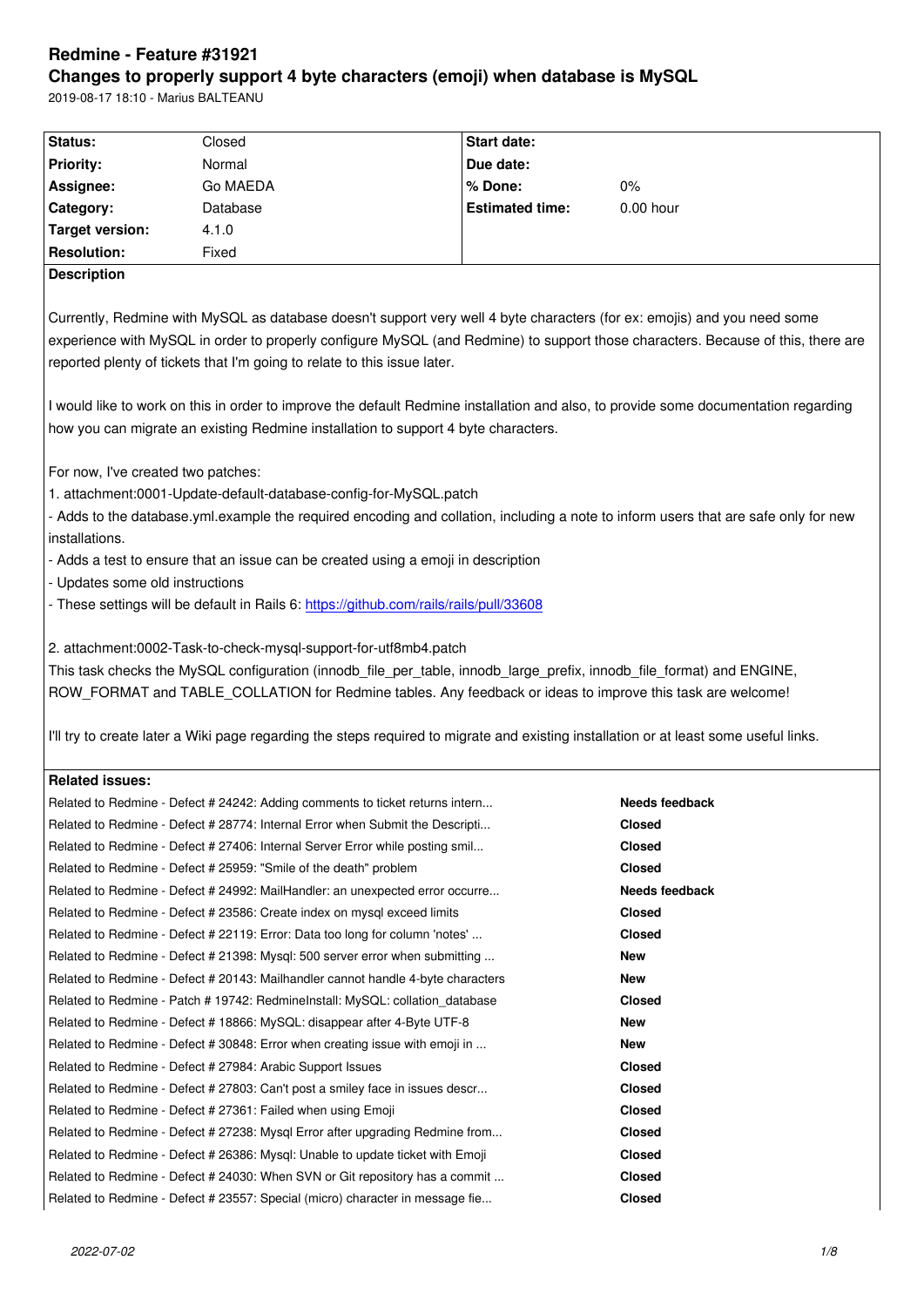| Related to Redmine - Defect # 22618: subject utf-8 char vs mysgl2                | Closed        |
|----------------------------------------------------------------------------------|---------------|
| Related to Redmine - Defect # 19334: Error 500 when uploading file with umlau    | <b>Closed</b> |
| Related to Redmine - Defect # 10772: 4-byte utf-8 characters                     | <b>Closed</b> |
| Related to Redmine - Patch # 32054: Add test for 4 byte characters (emoji) su    | <b>Closed</b> |
| Related to Redmine - Defect # 34235: Losing data due to unsupported characters   | <b>Closed</b> |
| Duplicated by Redmine - Defect # 33649: Ascii code in the 'Description' cause    | <b>Closed</b> |
| Duplicated by Redmine - Defect # 34574: Email Fetcher catch no Mails with smiley | <b>Closed</b> |

# **Associated revisions**

### **Revision 18454 - 2019-09-12 12:02 - Go MAEDA**

Update default database config for MySQL to support 4 byte characters (emoji) (#31921).

Patch by Marius BALTEANU and Go MAEDA.

## **History**

# **#1 - 2019-08-17 18:11 - Marius BALTEANU**

*- Related to Defect #24242: Adding comments to ticket returns internal server error added*

#### **#2 - 2019-08-17 18:11 - Marius BALTEANU**

*- Related to Defect #28774: Internal Error when Submit the Description with Vietnamese in Unicode fonts added*

## **#3 - 2019-08-17 18:12 - Marius BALTEANU**

*- Related to Defect #27406: Internal Server Error while posting smile in issue's description added*

## **#4 - 2019-08-17 18:13 - Marius BALTEANU**

*- Related to Defect #25959: "Smile of the death" problem added*

# **#5 - 2019-08-17 18:13 - Marius BALTEANU**

*- Related to Defect #24992: MailHandler: an unexpected error occurred when receiving email: invalid byte sequence in UTF-8 added*

# **#6 - 2019-08-17 18:14 - Marius BALTEANU**

*- Related to Defect #23586: Create index on mysql exceed limits added*

# **#7 - 2019-08-17 18:15 - Marius BALTEANU**

*- Related to Defect #22119: Error: Data too long for column 'notes' when copy paste pictures added*

# **#8 - 2019-08-17 18:15 - Marius BALTEANU**

*- Related to Defect #21398: Mysql: 500 server error when submitting 4 bytes utf8 (to be saved in the 'notes' field) added*

# **#9 - 2019-08-17 18:15 - Marius BALTEANU**

*- Related to Defect #20143: Mailhandler cannot handle 4-byte characters added*

#### **#10 - 2019-08-17 18:18 - Marius BALTEANU**

*- Description updated*

### **#11 - 2019-08-17 18:20 - Marius BALTEANU**

*- Related to Patch #19742: RedmineInstall: MySQL: collation\_database added*

#### **#12 - 2019-08-17 18:20 - Marius BALTEANU**

*- Related to Defect #18866: MySQL: disappear after 4-Byte UTF-8 added*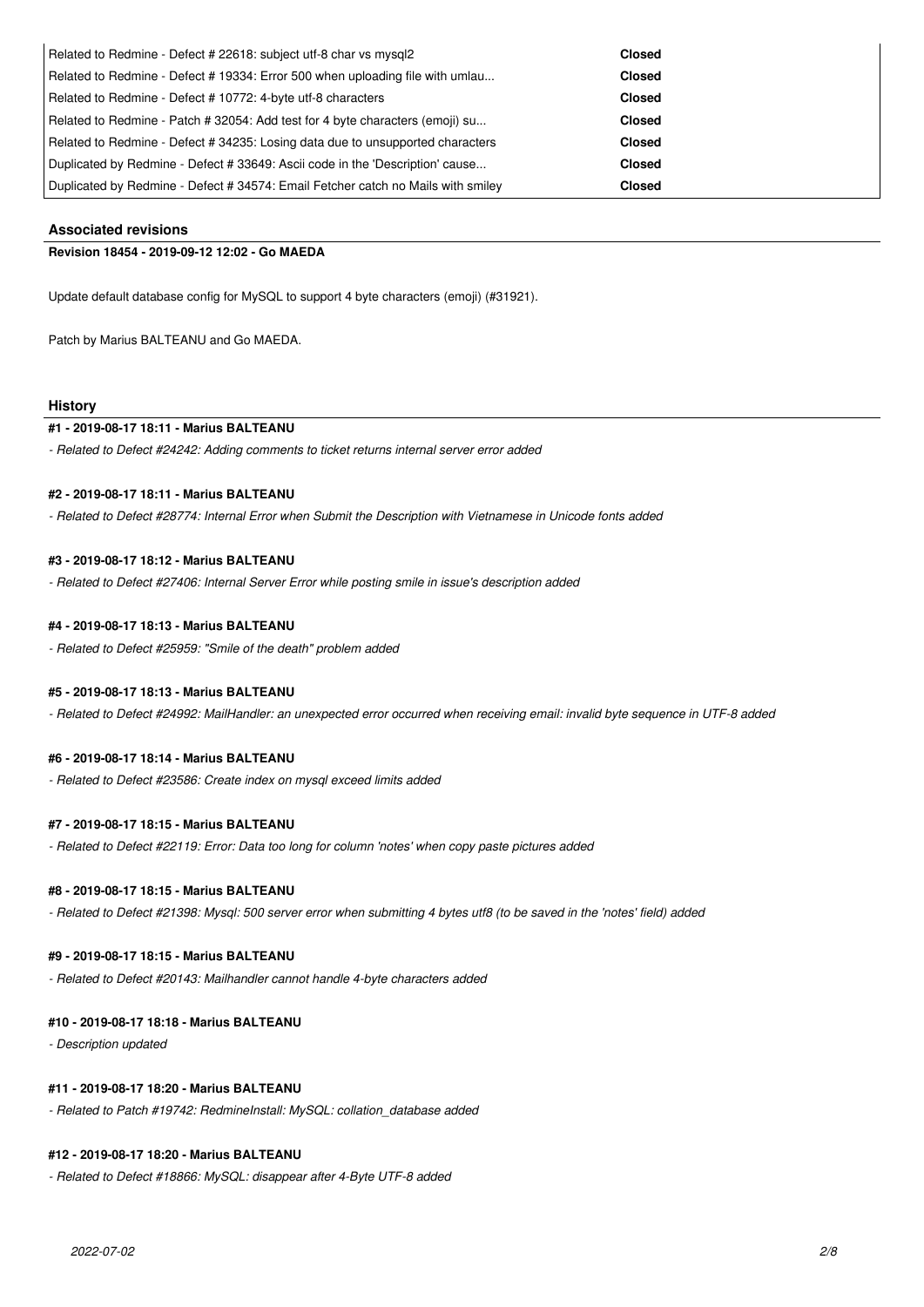*- Related to Defect #30848: Error when creating issue with emoji in description added*

### **#14 - 2019-08-17 18:29 - Marius BALTEANU**

*- Related to Defect #27984: Arabic Support Issues added*

#### **#15 - 2019-08-17 18:29 - Marius BALTEANU**

*- Related to Defect #27803: Can't post a smiley face in issues description added*

#### **#16 - 2019-08-17 18:29 - Marius BALTEANU**

*- Related to Defect #27361: Failed when using Emoji added*

#### **#17 - 2019-08-17 18:29 - Marius BALTEANU**

*- Related to Defect #27238: Mysql Error after upgrading Redmine from 2.5 to 3.\* added*

#### **#18 - 2019-08-17 18:30 - Marius BALTEANU**

*- Related to Defect #26386: Mysql: Unable to update ticket with Emoji added*

### **#19 - 2019-08-17 18:30 - Marius BALTEANU**

*- Related to Defect #24030: When SVN or Git repository has a commit comment include an emoji (4 bytes charactor), error occurs added*

#### **#20 - 2019-08-17 18:30 - Marius BALTEANU**

*- Related to Defect #23557: Special (micro) character in message field causes internal server error added*

# **#21 - 2019-08-17 18:31 - Marius BALTEANU**

*- Related to Defect #22618: subject utf-8 char vs mysql2 added*

## **#22 - 2019-08-17 18:31 - Marius BALTEANU**

*- Related to Defect #19334: Error 500 when uploading file with umlaut in filename from Mac added*

#### **#23 - 2019-08-17 18:32 - Marius BALTEANU**

*- Related to Defect #10772: 4-byte utf-8 characters added*

#### **#24 - 2019-08-18 04:19 - Go MAEDA**

As mentioned in #19742#note-3, the collation utf8mb4 unicode ci is really problematic for Japanese users. I think it is better to leave it to users without setting a default value. At least, we should not set utf8mb4\_unicode\_ci as the default value. Or, setting utf8mb4\_general\_ci or utf8mb4\_bin is better.

The problem of utf8mb4\_unicode\_ci is that it treats many different kinds of characters as the same when comparing. For example, the following combinations of Japanese words are treated as the same words.

- "はは" (means mother, pronounced as "haha") and "パパ" (means dad, pronounced as "papa")
- "からす" (means a crow, pronounced as "karasu") and "ガラス" (means glass, pronounced as "garasu")
- "カメラ" (means a camera, pronounced as "kamera") and "ガメラ" (means Gamera, pronounced as "gamera")
- "パリ" (menas Paris, pronounced as "pari") and "バリ" (means Bali in Indonesia, pronounced as "bari")

Imagine that searching the word "からす" hits not only "からす" (a crow) but als[o "ガラス](https://en.wikipedia.org/wiki/Gamera)" (glass). Setting the collation to utf8mb4\_unicode\_ci makes issues filter and full-text search unusable in some languages.

# **#25 - 2019-08-18 15:33 - Marius BALTEANU**

*- File 0001-Update-default-database-config-for-MySQL.patch added*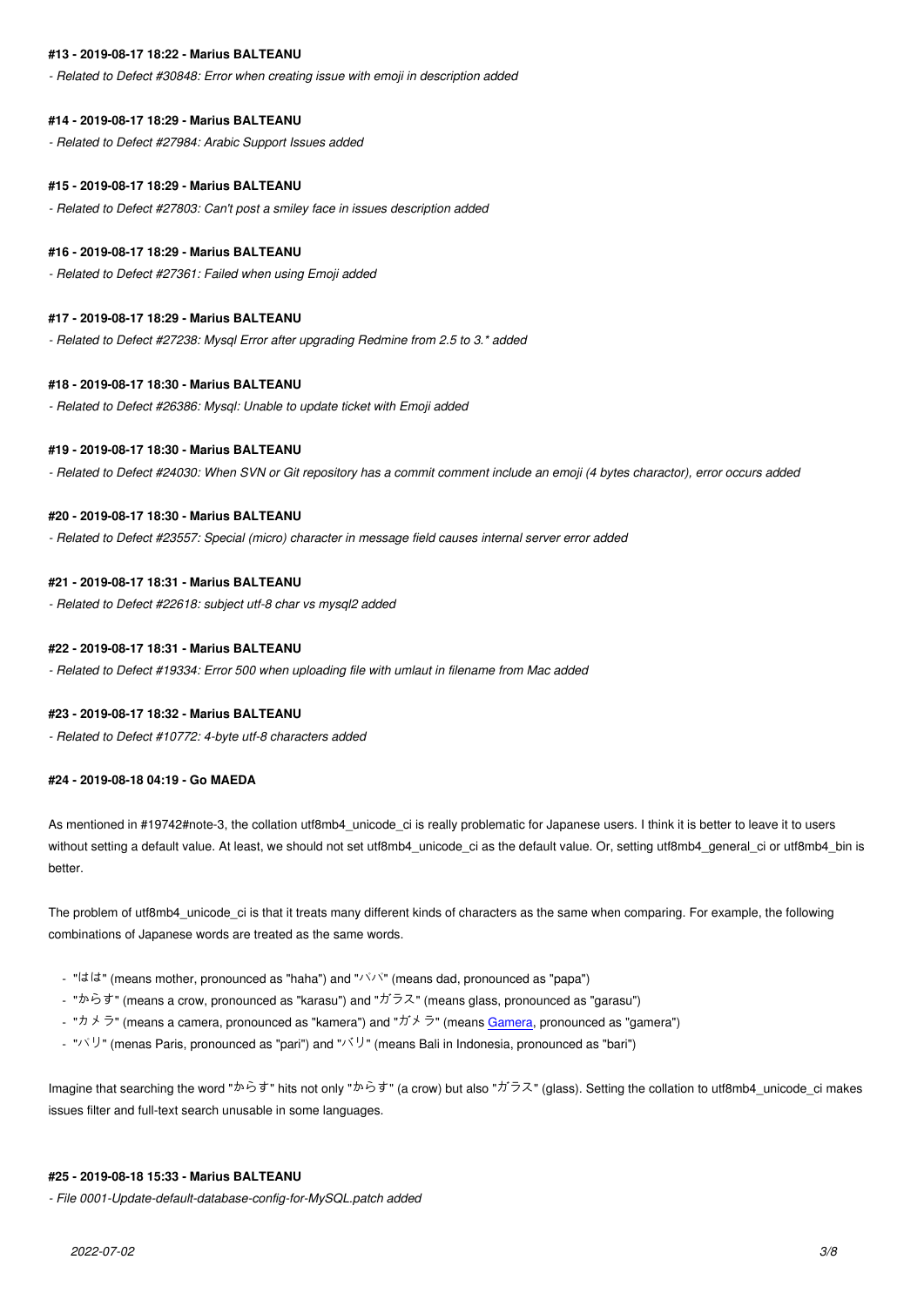Thanks for your detailed response, I totally missed that note and now I understand the problem.

I've removed collation from default settings.

## **#26 - 2019-08-19 13:37 - Marius BALTEANU**

*- File deleted (0001-Update-default-database-config-for-MySQL.patch)*

# **#27 - 2019-08-19 13:37 - Marius BALTEANU**

*- File deleted (0002-Task-to-check-mysql-support-for-utf8mb4.patch)*

## **#28 - 2019-08-19 13:37 - Marius BALTEANU**

*- File deleted (0001-Update-default-database-config-for-MySQL.patch)*

# **#29 - 2019-08-19 13:37 - Marius BALTEANU**

*- File deleted (0002-Task-to-check-mysql-support-for-utf8mb4.patch)*

# **#30 - 2019-09-03 09:17 - Marius BALTEANU**

*- File 0001-Update-default-database-config-for-MySQL.patch added*

Go Maeda, it is ok from you point of view to set only the encoding to encoding: utf8mb4?

# **#31 - 2019-09-03 10:03 - Go MAEDA**

Marius BALTEANU wrote:

*Go Maeda, it is ok from you point of view to set only the encoding to encoding: utf8mb4?*

Yes, I think it is OK.

But I am not sure whether the comment "# Remove encoding for existing installation on MySQL" is necessary.

It would be even better if there is a comment like "Use "utf8" instead of "utf8mb4" if you use MySQL earlier than #{VERSION}".

# **#32 - 2019-09-04 02:19 - Go MAEDA**

I think the change against test/unit/issue\_test.rb should not be merged because it may break tests on the official CI server if the encoding of the MySQL database on the CI server is not utf8mb4. http://www.redmine.org/builds/

No one except Jean-Philippe Lang can update configurations of the CI server.

# **#33 - 2019-09-05 16:58 - Go MAEDA**

I updated Marius's patch: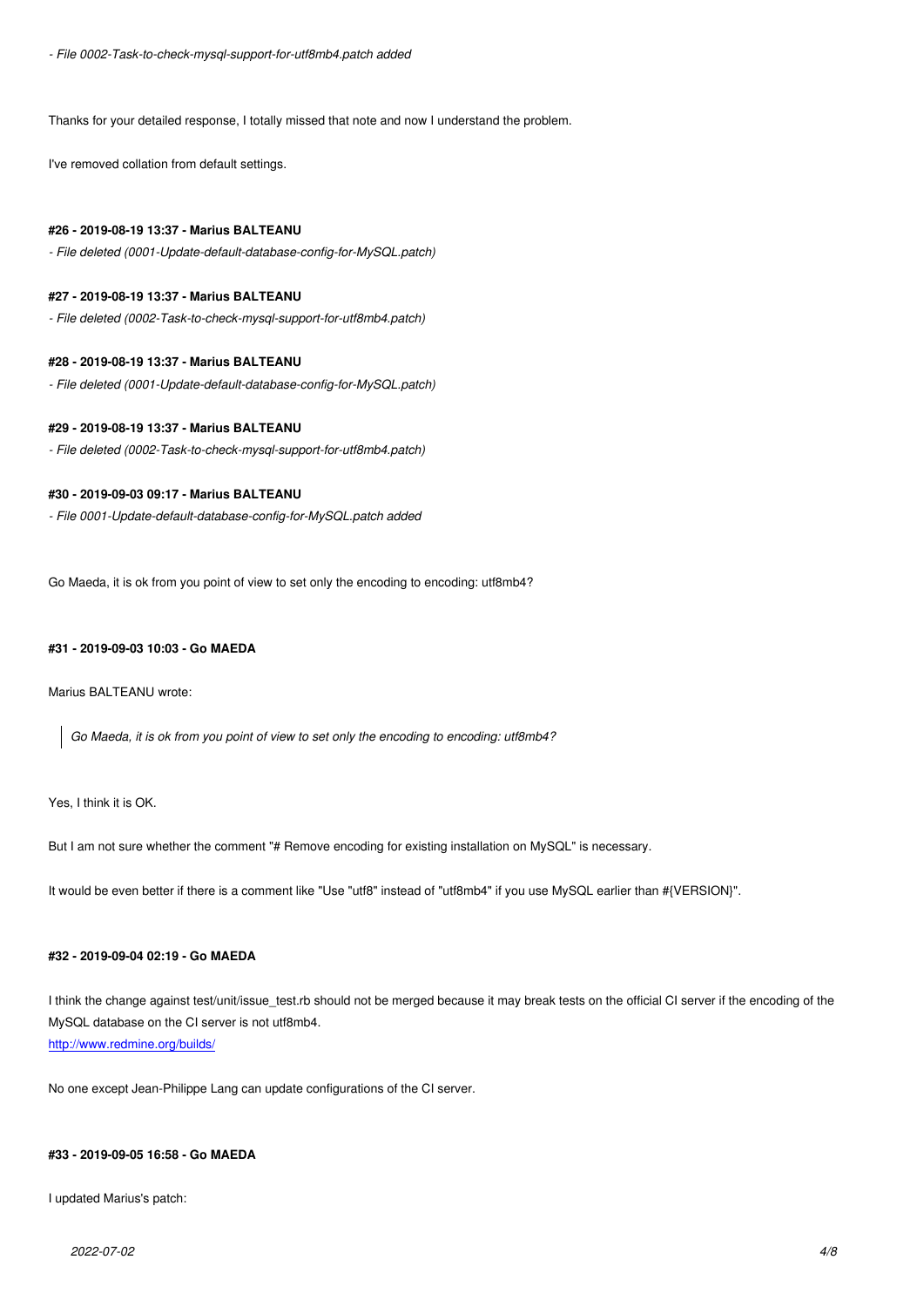of 'mysql2' adapter. Please see the example file in Redmine 2.6 for reference: source:tags/2.6.9/config/database.yml.example

- Removed the test not to break the CI server
- Added the comment "Use "utf8" instead of "utfmb4" for MySQL prior to 5.7.7"
- Removed "# Remove encoding for existing installation on MySQL" because an existing installation may require encoding setting diff --git a/config/database.yml.[example b/con](http://www.redmine.org/builds/)fig/database.yml.example

index 57bc51605..727b4d89b 100644

--- a/config/database.yml.example

+++ b/config/database.yml.example

@@ -1,4 +1,4 @@

-# Default setup is given for MySQL with ruby1.9.

+# Default setup is given for MySQL 5.7.7 or later.

# Examples for PostgreSQL, SQLite3 and SQL Server can be found at the end.

# Line indentation must be 2 spaces (no tabs).

@@ -8,7 +8,8 @@ production:

host: localhost

username: root

password: ""

- encoding: utf8

- + # Use "utf8" instead of "utfmb4" for MySQL prior to 5.7.7
- + encoding: utf8mb4

development:

adapter: mysql2

@@ -16,7 +17,8 @@ development:

host: localhost

username: root

password: ""

- encoding: utf8

- + # Use "utf8" instead of "utfmb4" for MySQL prior to 5.7.7
- + encoding: utf8mb4
- # Warning: The database defined as "test" will be erased and
- # re-generated from your development database when you run "rake".

@@ -27,7 +29,8 @@ test:

host: localhost

username: root

password: ""

- encoding: utf8

+ # Use "utf8" instead of "utfmb4" for MySQL prior to 5.7.7

+ encoding: utf8mb4

 # PostgreSQL configuration example #production:

# **#34 - 2019-09-09 19:44 - Marius BALTEANU**

*- Assignee deleted (Marius BALTEANU)*

*- Target version changed from Candidate for next major release to 4.1.0*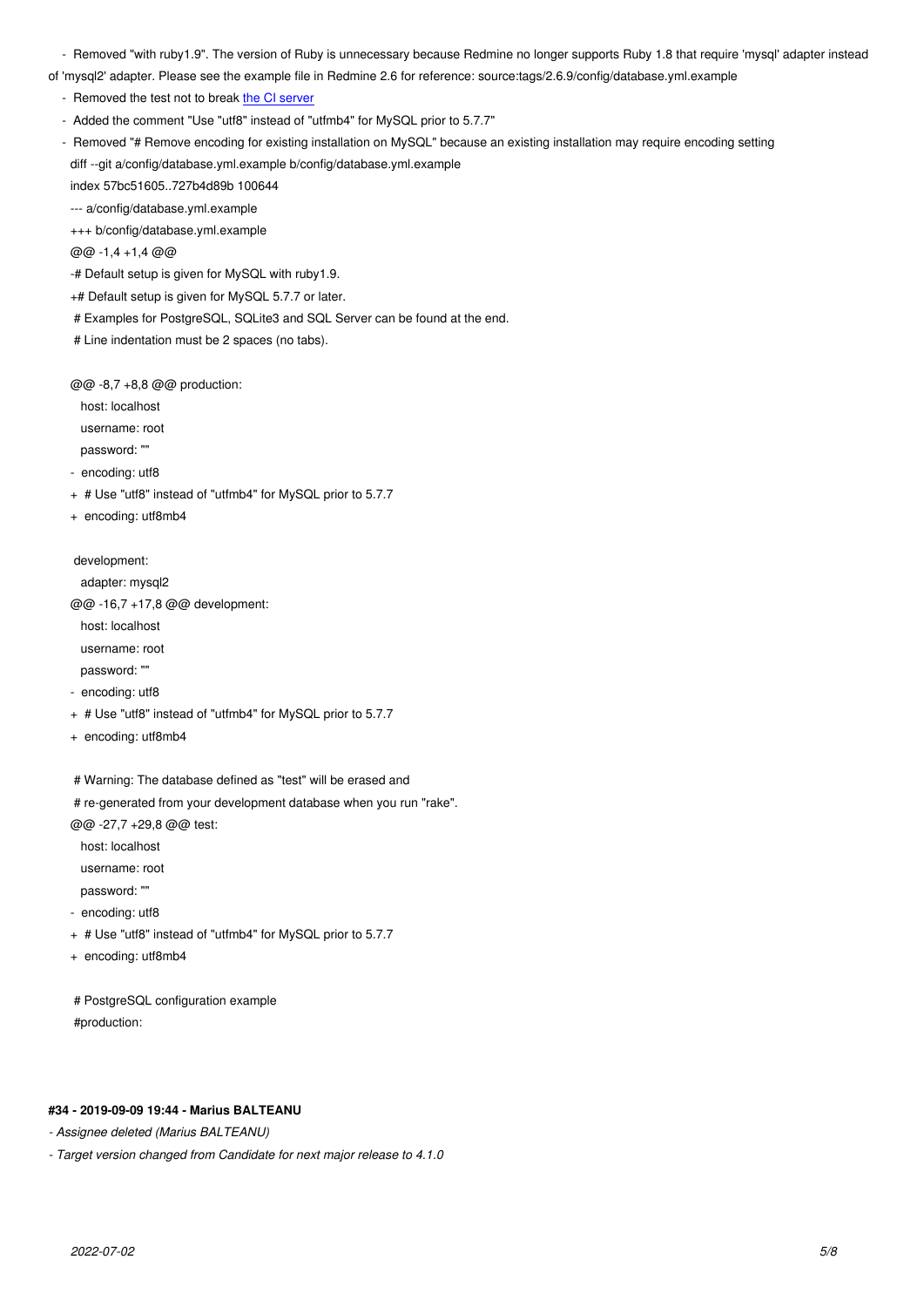*I updated Marius's patch:*

 *- Removed "with ruby1.9". The version of Ruby is unnecessary because Redmine no longer supports Ruby 1.8 that require 'mysql' adapter*

*instead of 'mysql2' adapter. Please see the example file in Redmine 2.6 for reference: source:tags/2.6.9/config/database.yml.example*

- *Removed the test not to break the CI server*
- *Added the comment "Use "utf8" instead of "utfmb4" for MySQL prior to 5.7.7"*
- *Removed "# Remove encoding for existing installation on MySQL" because an existing installation may require encoding setting*

Thanks for updating my patch, I agree with your changes. Regarding the test, I'll create a new ticket assigned to Jean-Philippe to update the CI server. Until then, I propose to deliver this in version:"4.1.0".

# **#35 - 2019-09-12 12:02 - Go MAEDA**

- *Status changed from New to Closed*
- *Assignee set to Go MAEDA*
- *Resolution set to Fixed*

Committed the updated patch in #31921#note-33. Thanks.

### **#36 - 2019-09-12 23:54 - Marius BALTEANU**

*- Related to Patch #32054: Add test for 4 byte characters (emoji) support added*

### **#37 - 2019-12-20 15:38 - Deoren Moor**

Marius BALTEANU wrote:

*I would like to work on this in order to improve the default Redmine installation and also, to provide some documentation regarding how you can migrate an existing Redmine installation to support 4 byte characters.*

*...*

*I'll try to create later a Wiki page regarding the steps required to migrate and existing installation or at least some useful links.*

I understand that this feature has only *just* released today in v4.1.0, but is there a new page somewhere covering the conversion steps? I looked for it, but didn't spot it.

If the page doesn't exist yet, would you be willing to stub out such a page so that others could opt-in for (Watch) notifications when the page is updated?

Many thanks for taking the time to push this forward.

### **#38 - 2020-02-05 15:09 - Gérard L**

Deoren Moor wrote:

*Marius BALTEANU wrote:*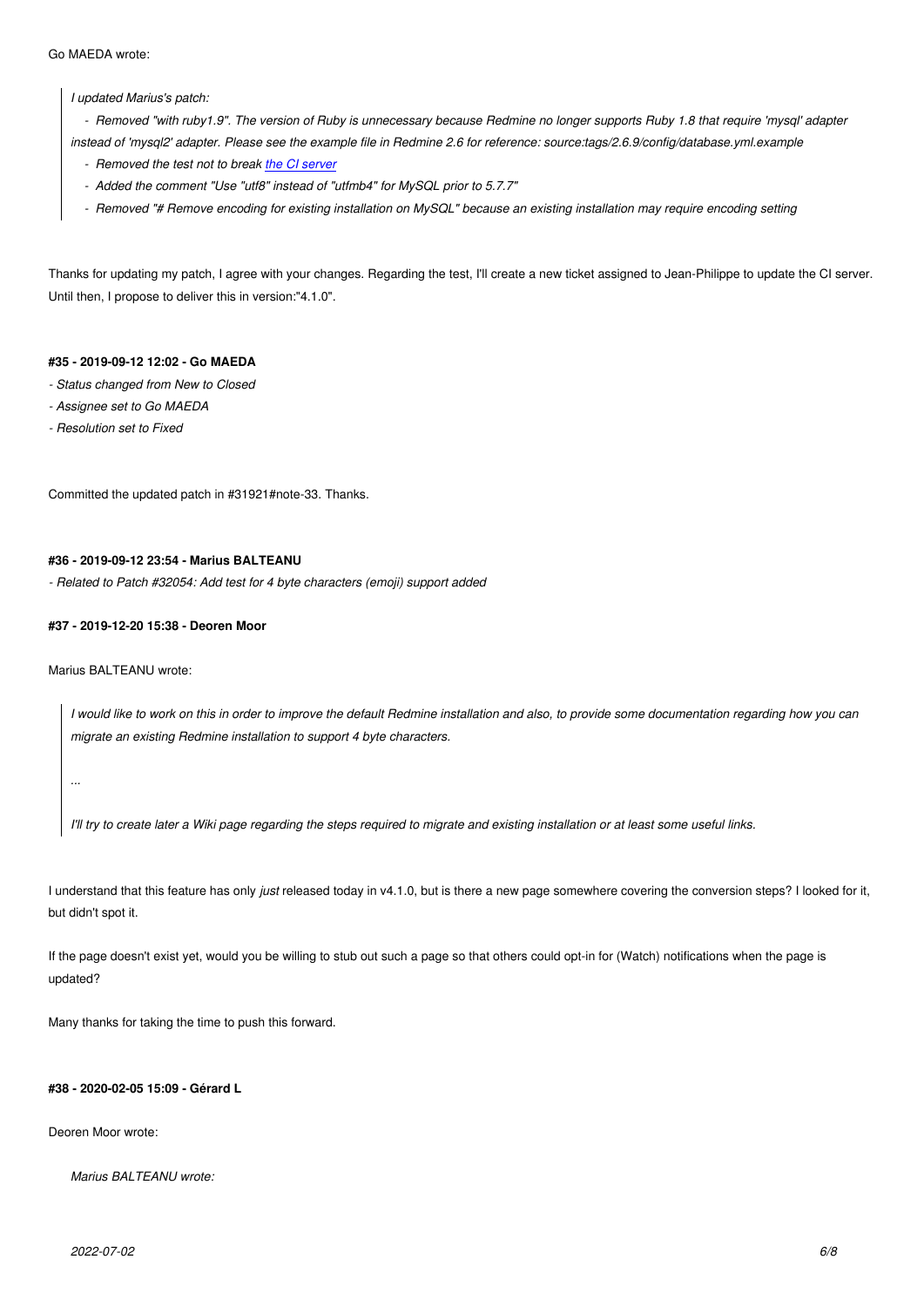*migrate an existing Redmine installation to support 4 byte characters.*

*I'll try to create later a Wiki page regarding the steps required to migrate and existing installation or at least some useful links.*

*I understand that this feature has only just* released today in v4.1.0, but is there a new page somewhere covering the conversion steps? I looked for it, but didn't spot it.

If the page doesn't exist yet, would you be willing to stub out such a page so that others could opt-in for (Watch) notifications when the page is updated?

Many thanks for taking the time to push this forward.

 $+1$ 

*...*

# **#39 - 2020-02-29 01:40 - Martin Rys**

With the help of this article I've managed to convert from utf8 to utf8mb4 on a 4.1.0 bitnami install http://blog.andriylesyuk.com/4-byte-utf-8-problem-in-redmine-and-how-to-fix-it/

Both database.yml and my.cnf were using utf8mb4, so there was nothing to do there for me.

I've already had row format set to DYNAMIC (meaning InnoDB was already Barracuda and not Antelope, verified via SHOW TABLE STATUS), so I only listed all tables in the database

SELECT table\_name, CCSA.character\_set\_name, CCSA.collation\_name FROM information\_schema.`TABLES` T, information\_schema.`COLLATION\_CHARACTER\_SET\_APPLICABILITY` CCSA WHERE CCSA.collation\_name = T.table\_coll ation AND T.table\_schema = "bitnami\_redmineplusagile";

And converted every single table from utf8 to utf8mb4 with the appropriate collation (Czech here since this is a Czech install)

ALTER TABLE wikis CONVERT TO CHARACTER SET utf8mb4 COLLATE utf8mb4\_czech\_ci; ALTER TABLE workflows CONVERT TO CHARACTER SET utf8mb4 COLLATE utf8mb4\_czech\_ci;

After that I verified that everything works by posting a comment in an issue with an emoji

EDIT: Ironically it seems that posting an emoji in here will cut the text off.

## **#40 - 2020-06-23 12:08 - Holger Just**

*- Duplicated by Defect #33649: Ascii code in the 'Description' causes 500 error added*

# **#41 - 2021-01-25 00:30 - Marius BALTEANU**

*- Related to Defect #34235: Losing data due to unsupported characters added*

...